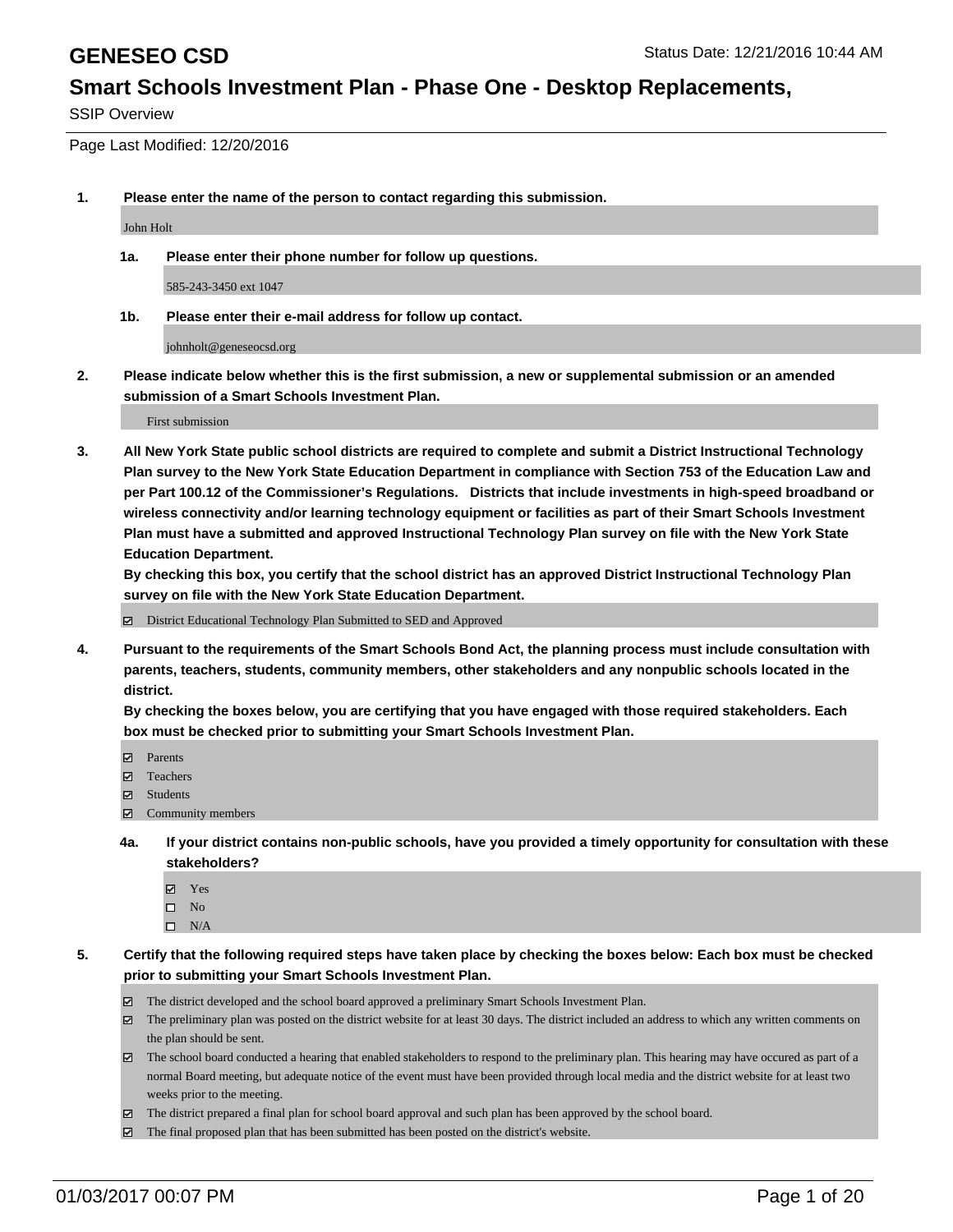SSIP Overview

Page Last Modified: 12/20/2016

**5a. Please upload the proposed Smart Schools Investment Plan (SSIP) that was posted on the district's website, along with any supporting materials. Note that this should be different than your recently submitted Educational Technology Survey. The Final SSIP, as approved by the School Board, should also be posted on the website and remain there during the course of the projects contained therein.**

Smart Schools Bond Investment Plan.pdf

**5b. Enter the webpage address where the final Smart Schools Investment Plan is posted. The Plan should remain posted for the life of the included projects.**

https://www.geneseocsd.org/Page/272

**6. Please enter an estimate of the total number of students and staff that will benefit from this Smart Schools Investment Plan based on the cumulative projects submitted to date.**

1,100

- **7. An LEA/School District may partner with one or more other LEA/School Districts to form a consortium to pool Smart Schools Bond Act funds for a project that meets all other Smart School Bond Act requirements. Each school district participating in the consortium will need to file an approved Smart Schools Investment Plan for the project and submit a signed Memorandum of Understanding that sets forth the details of the consortium including the roles of each respective district.**
	- $\Box$  The district plans to participate in a consortium to partner with other school district(s) to implement a Smart Schools project.
- **8. Please enter the name and 6-digit SED Code for each LEA/School District participating in the Consortium.**

| <b>Partner LEA/District</b> | <b>ISED BEDS Code</b> |
|-----------------------------|-----------------------|
| (No Response)               | (No Response)         |

**9. Please upload a signed Memorandum of Understanding with all of the participating Consortium partners.**

(No Response)

**10. Your district's Smart Schools Bond Act Allocation is:**

\$626,846

**11. Enter the budget sub-allocations by category that you are submitting for approval at this time. If you are not budgeting SSBA funds for a category, please enter 0 (zero.) If the value entered is \$0, you will not be required to complete that survey question.**

|                                       | Sub-         |
|---------------------------------------|--------------|
|                                       | Allocations  |
| School Connectivity                   |              |
| Connectivity Projects for Communities | $\mathbf{O}$ |
| <b>Classroom Technology</b>           | 185,002      |
| Pre-Kindergarten Classrooms           | $\Omega$     |
| Replace Transportable Classrooms      |              |
| High-Tech Security Features           | 66,500       |
| Totals:                               | 251,502      |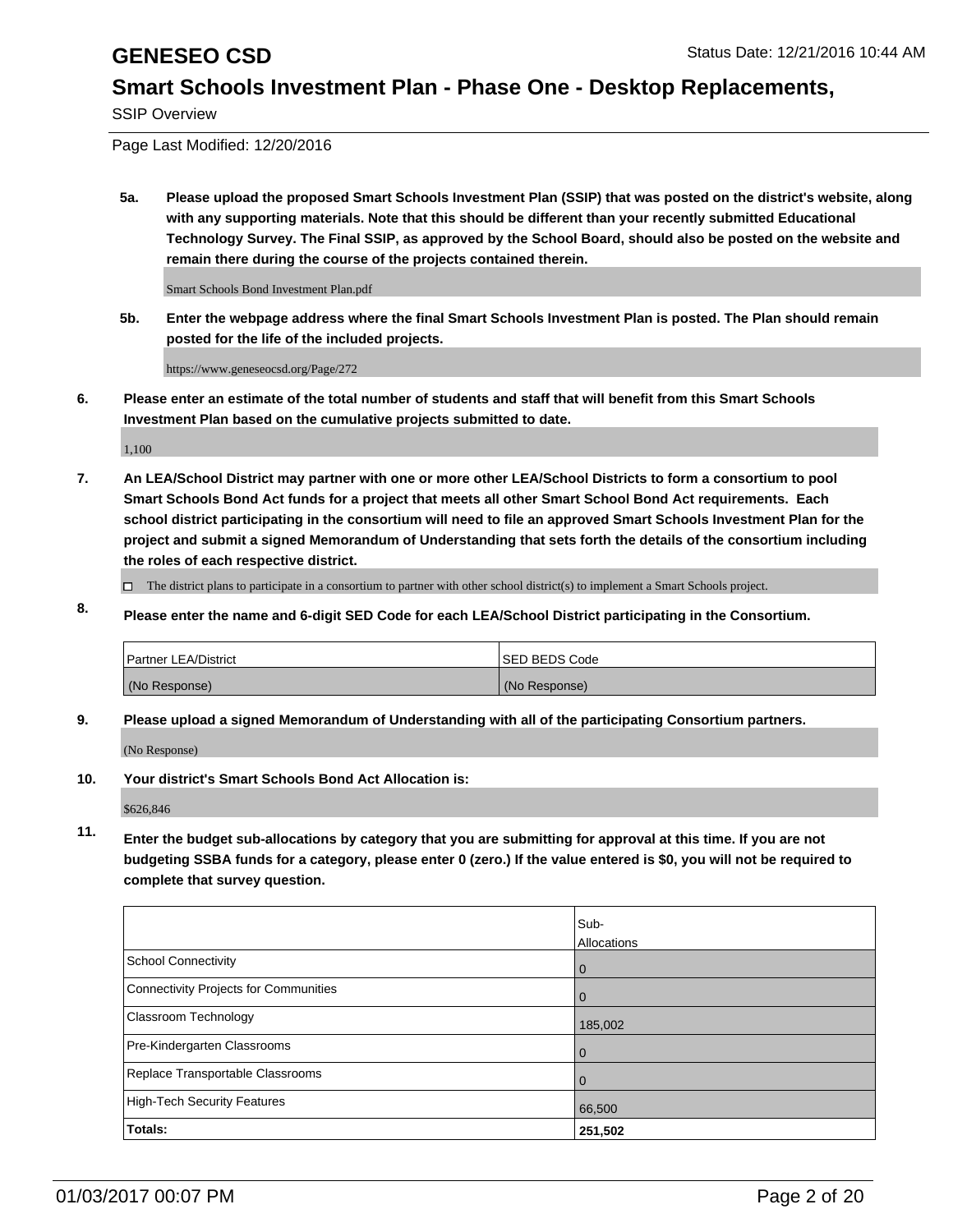School Connectivity

Page Last Modified: 12/20/2016

- **1. In order for students and faculty to receive the maximum benefit from the technology made available under the Smart Schools Bond Act, their school buildings must possess sufficient connectivity infrastructure to ensure that devices can be used during the school day. Smart Schools Investment Plans must demonstrate that:**
	- **sufficient infrastructure that meets the Federal Communications Commission's 100 Mbps per 1,000 students standard currently exists in the buildings where new devices will be deployed, or**
	- **is a planned use of a portion of Smart Schools Bond Act funds, or**
	- **is under development through another funding source.**

**Smart Schools Bond Act funds used for technology infrastructure or classroom technology investments must increase the number of school buildings that meet or exceed the minimum speed standard of 100 Mbps per 1,000 students and staff within 12 months. This standard may be met on either a contracted 24/7 firm service or a "burstable" capability. If the standard is met under the burstable criteria, it must be:**

**1. Specifically codified in a service contract with a provider, and**

**2. Guaranteed to be available to all students and devices as needed, particularly during periods of high demand, such as computer-based testing (CBT) periods.**

**Please describe how your district already meets or is planning to meet this standard within 12 months of plan submission.**

(No Response)

**1a. If a district believes that it will be impossible to meet this standard within 12 months, it may apply for a waiver of this requirement, as described on the Smart Schools website. The waiver must be filed and approved by SED prior to submitting this survey.**

 $\Box$ By checking this box, you are certifying that the school district has an approved waiver of this requirement on file with the New York State Education Department.

**2. Connectivity Speed Calculator (Required)**

|                         | Number of<br>Students | Multiply by<br>100 Kbps | Divide by 1000 Current Speed<br>to Convert to<br>l Reauired<br>Speed in Mb | lin Mb           | Expected<br>Speed to be<br>Attained Within   Required<br>12 Months | Expected Date<br>l When<br>Speed Will be<br>l Met |
|-------------------------|-----------------------|-------------------------|----------------------------------------------------------------------------|------------------|--------------------------------------------------------------------|---------------------------------------------------|
| <b>Calculated Speed</b> | (No<br>Response)      | (No Response)           | (No<br>Response)                                                           | (No<br>Response) | (No<br>Response)                                                   | (No<br>Response)                                  |

**3. Describe how you intend to use Smart Schools Bond Act funds for high-speed broadband and/or wireless connectivity projects in school buildings.**

(No Response)

**4. Describe the linkage between the district's District Instructional Technology Plan and the proposed projects. (There should be a link between your response to this question and your response to Question 1 in Part E. Curriculum and Instruction "What are the district's plans to use digital connectivity and technology to improve teaching and learning?)**

(No Response)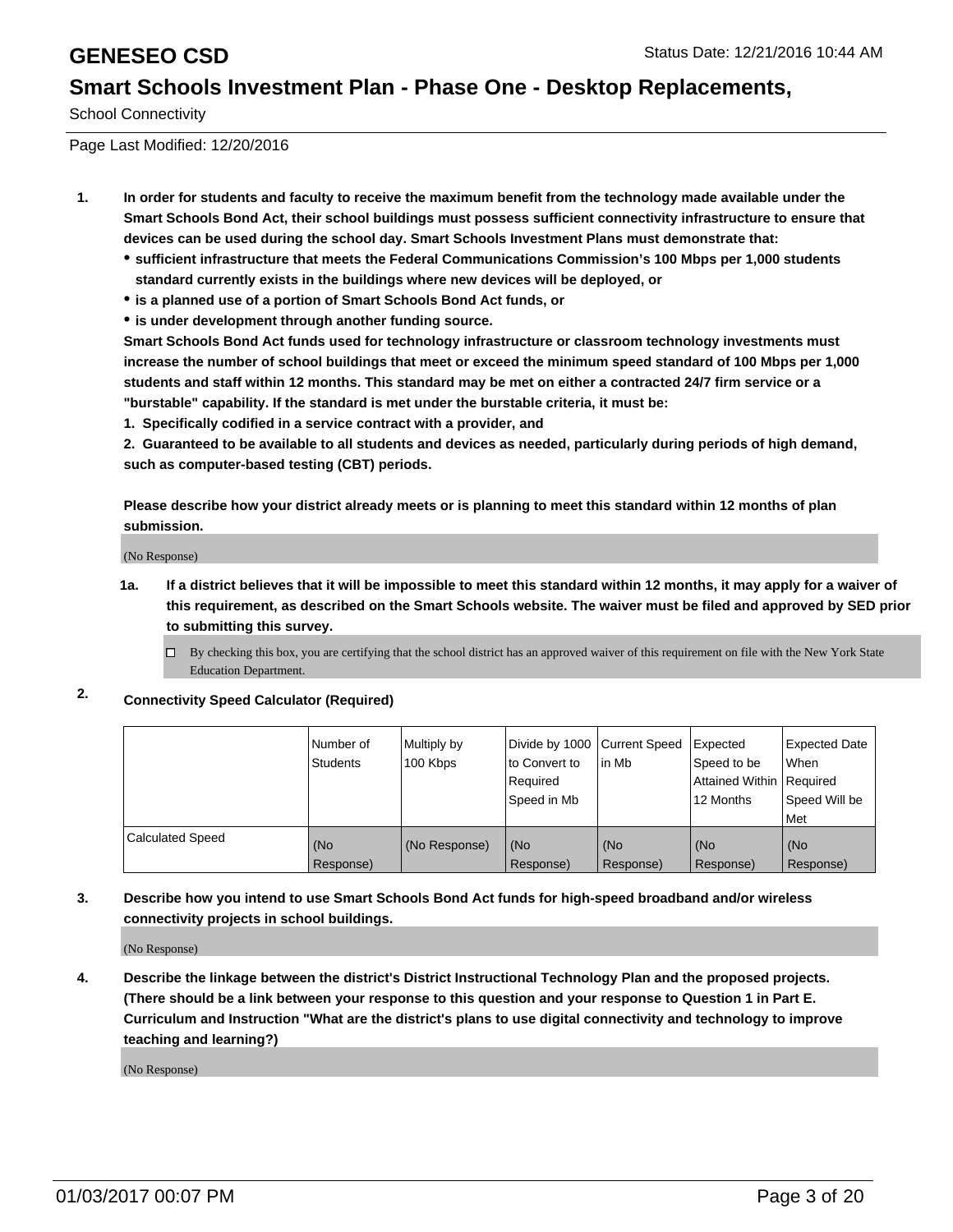School Connectivity

Page Last Modified: 12/20/2016

**5. If the district wishes to have students and staff access the Internet from wireless devices within the school building, or in close proximity to it, it must first ensure that it has a robust Wi-Fi network in place that has sufficient bandwidth to meet user demand.**

**Please describe how you have quantified this demand and how you plan to meet this demand.**

(No Response)

**6. As indicated on Page 5 of the guidance, the Office of Facilities Planning will have to conduct a preliminary review of all capital projects, including connectivity projects.**

**Please indicate on a separate row each project number given to you by the Office of Facilities Planning.**

| Project Number |  |
|----------------|--|
|                |  |
| (No Response)  |  |

**7. Certain high-tech security and connectivity infrastructure projects may be eligible for an expedited review process as determined by the Office of Facilities Planning.**

**Was your project deemed eligible for streamlined review?**

(No Response)

**8. Include the name and license number of the architect or engineer of record.**

| <b>Name</b>   | License Number |
|---------------|----------------|
| (No Response) | (No Response)  |

**9. If you are submitting an allocation for School Connectivity complete this table.**

**Note that the calculated Total at the bottom of the table must equal the Total allocation for this category that you entered in the SSIP Overview overall budget.** 

|                                            | Sub-          |
|--------------------------------------------|---------------|
|                                            | Allocation    |
| Network/Access Costs                       | (No Response) |
| <b>Outside Plant Costs</b>                 | (No Response) |
| School Internal Connections and Components | (No Response) |
| <b>Professional Services</b>               | (No Response) |
| Testing                                    | (No Response) |
| <b>Other Upfront Costs</b>                 | (No Response) |
| <b>Other Costs</b>                         | (No Response) |
| Totals:                                    | 0             |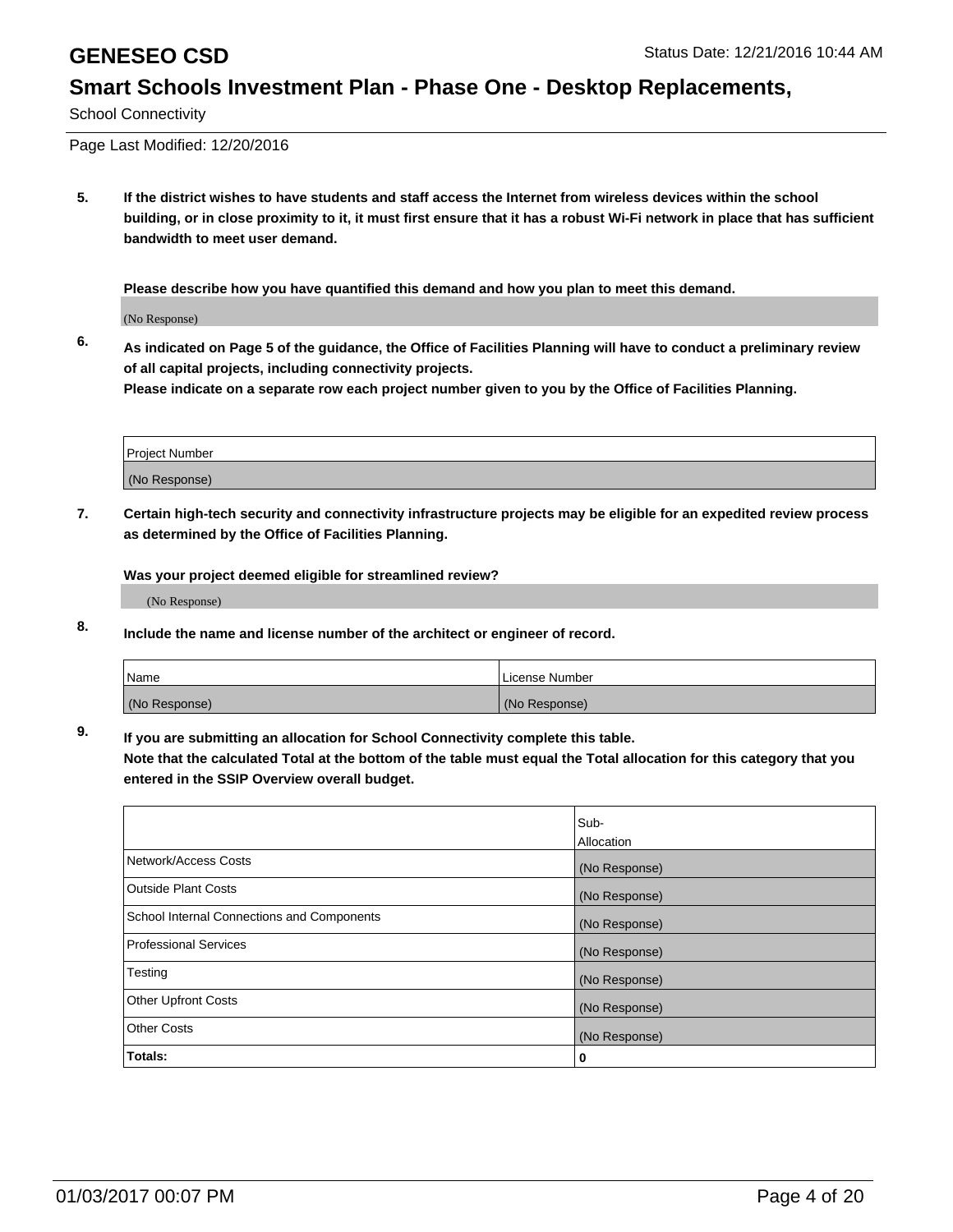School Connectivity

Page Last Modified: 12/20/2016

**10. Please detail the type, quantity, per unit cost and total cost of the eligible items under each sub-category. This is especially important for any expenditures listed under the "Other" category. All expenditures must be eligible for tax-exempt financing to be reimbursed through the SSBA. Sufficient detail must be provided so that we can verify this is the case. If you have any questions, please contact us directly through smartschools@nysed.gov. NOTE: Wireless Access Points should be included in this category, not under Classroom Educational Technology, except those that will be loaned/purchased for nonpublic schools. Add rows under each sub-category for additional items, as needed.**

| Select the allowable expenditure | Item to be purchased | <b>Quantity</b> | Cost per Item | <b>Total Cost</b> |
|----------------------------------|----------------------|-----------------|---------------|-------------------|
| type.                            |                      |                 |               |                   |
| Repeat to add another item under |                      |                 |               |                   |
| each type.                       |                      |                 |               |                   |
| (No Response)                    | (No Response)        | (No Response)   | (No Response) | (No Response)     |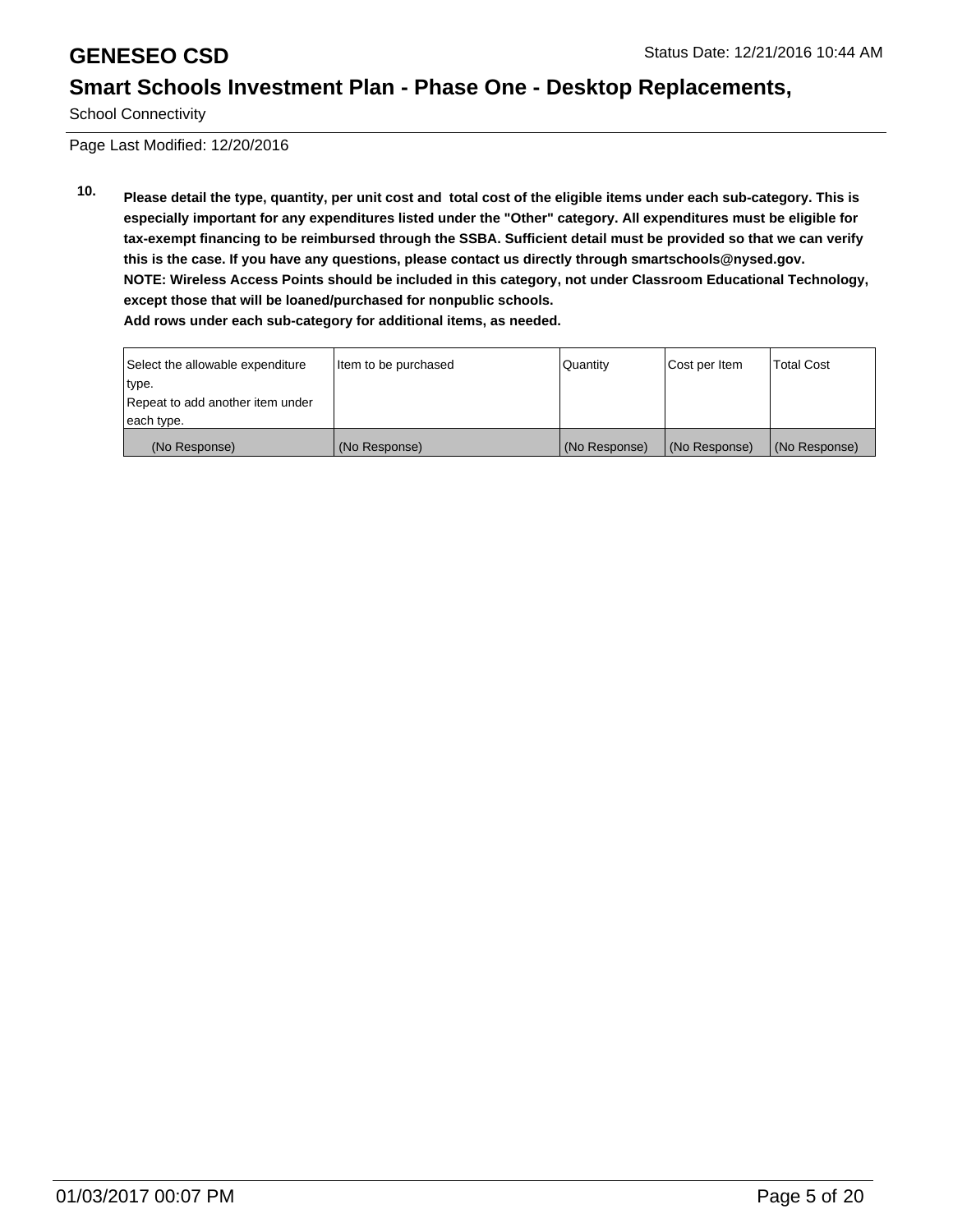Community Connectivity (Broadband and Wireless)

Page Last Modified: 06/28/2016

**1. Describe how you intend to use Smart Schools Bond Act funds for high-speed broadband and/or wireless connectivity projects in the community.**

(No Response)

**2. Please describe how the proposed project(s) will promote student achievement and increase student and/or staff access to the Internet in a manner that enhances student learning and/or instruction outside of the school day and/or school building.**

(No Response)

**3. Community connectivity projects must comply with all the necessary local building codes and regulations (building and related permits are not required prior to plan submission).**

 $\Box$  I certify that we will comply with all the necessary local building codes and regulations.

**4. Please describe the physical location of the proposed investment.**

(No Response)

**5. Please provide the initial list of partners participating in the Community Connectivity Broadband Project, along with their Federal Tax Identification (Employer Identification) number.**

| <b>Project Partners</b> | Federal ID #  |
|-------------------------|---------------|
| (No Response)           | (No Response) |

**6. If you are submitting an allocation for Community Connectivity, complete this table. Note that the calculated Total at the bottom of the table must equal the Total allocation for this category that you entered in the SSIP Overview overall budget.**

|                                    | Sub-Allocation |
|------------------------------------|----------------|
|                                    |                |
| Network/Access Costs               | (No Response)  |
| <b>Outside Plant Costs</b>         | (No Response)  |
| <b>Tower Costs</b>                 | (No Response)  |
| <b>Customer Premises Equipment</b> | (No Response)  |
| <b>Professional Services</b>       | (No Response)  |
| Testing                            | (No Response)  |
| <b>Other Upfront Costs</b>         | (No Response)  |
| <b>Other Costs</b>                 | (No Response)  |
| Totals:                            | 0              |

**7. Please detail the type, quantity, per unit cost and total cost of the eligible items under each sub-category. This is especially important for any expenditures listed under the "Other" category. All expenditures must be capital-bond eligible to be reimbursed through the SSBA. If you have any questions, please contact us directly through smartschools@nysed.gov.**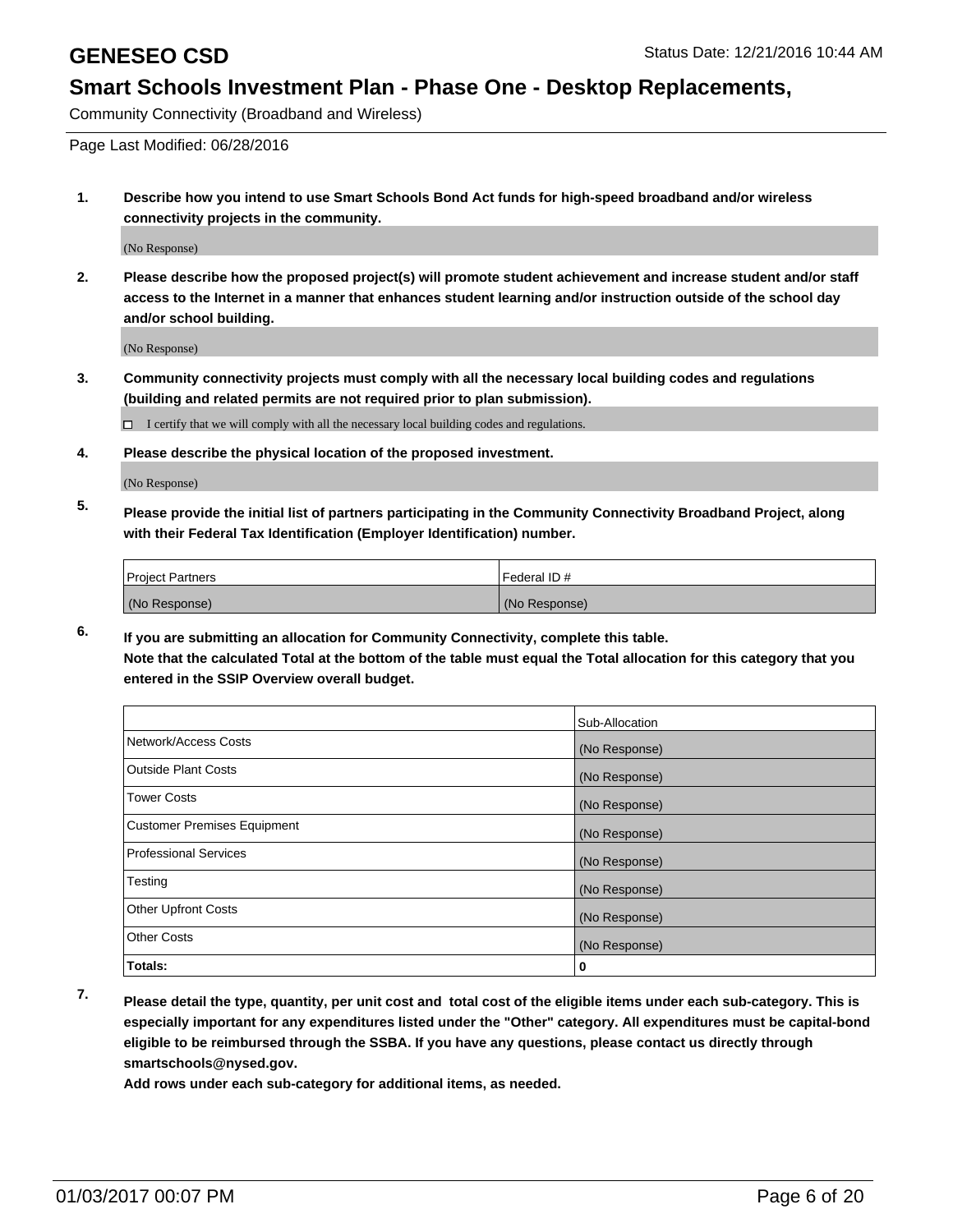Community Connectivity (Broadband and Wireless)

Page Last Modified: 06/28/2016

| Select the allowable expenditure | litem to be purchased | Quantity      | Cost per Item | <b>Total Cost</b> |
|----------------------------------|-----------------------|---------------|---------------|-------------------|
| type.                            |                       |               |               |                   |
| Repeat to add another item under |                       |               |               |                   |
| each type.                       |                       |               |               |                   |
| (No Response)                    | (No Response)         | (No Response) | (No Response) | (No Response)     |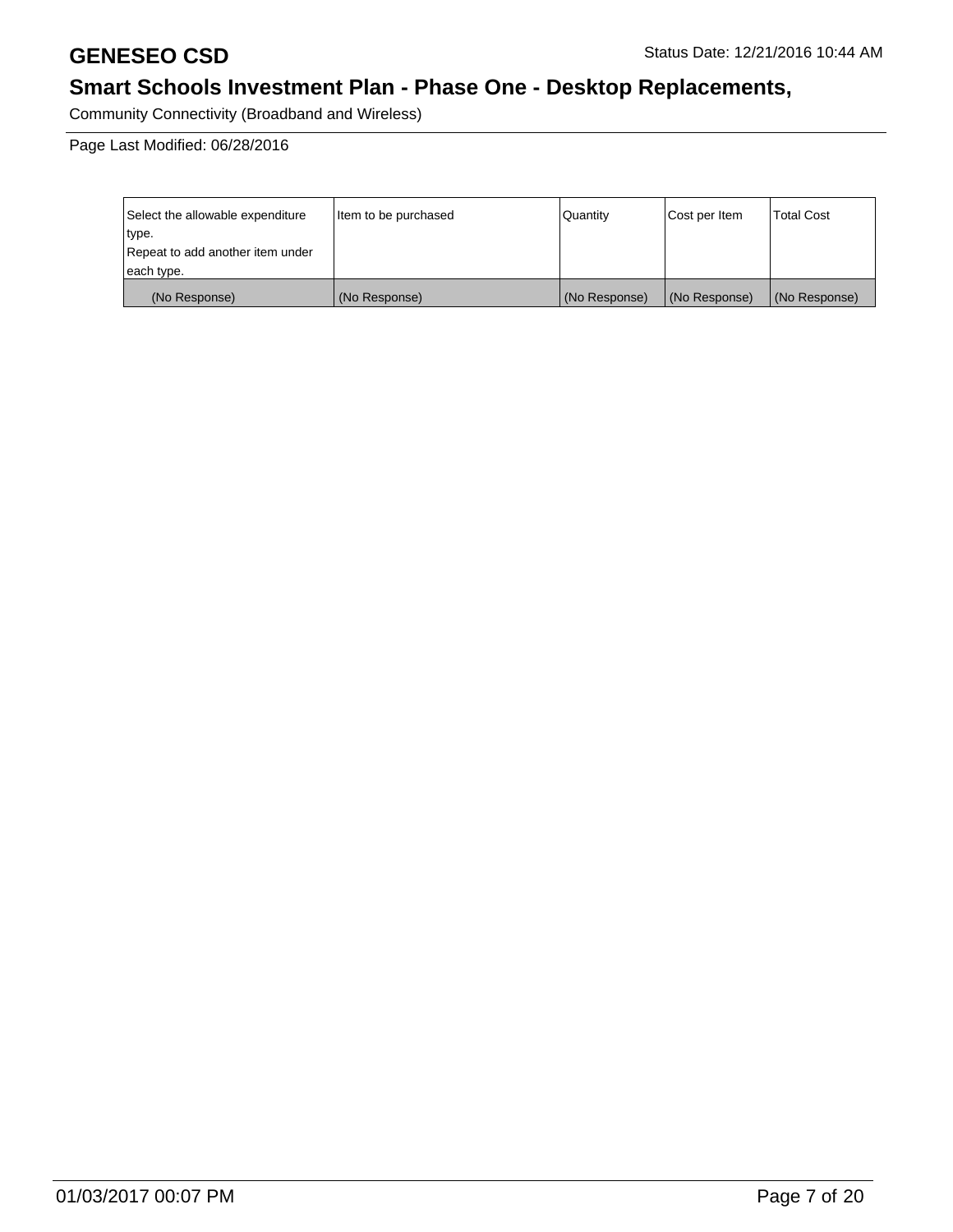Classroom Learning Technology

Page Last Modified: 12/12/2016

**1. In order for students and faculty to receive the maximum benefit from the technology made available under the Smart Schools Bond Act, their school buildings must possess sufficient connectivity infrastructure to ensure that devices can be used during the school day. Smart Schools Investment Plans must demonstrate that sufficient infrastructure that meets the Federal Communications Commission's 100 Mbps per 1,000 students standard currently exists in the buildings where new devices will be deployed, or is a planned use of a portion of Smart Schools Bond Act funds, or is under development through another funding source.**

**Smart Schools Bond Act funds used for technology infrastructure or classroom technology investments must increase the number of school buildings that meet or exceed the minimum speed standard of 100 Mbps per 1,000 students and staff within 12 months. This standard may be met on either a contracted 24/7 firm service or a "burstable" capability. If the standard is met under the burstable criteria, it must be:**

**1. Specifically codified in a service contract with a provider, and**

**2. Guaranteed to be available to all students and devices as needed, particularly during periods of high demand, such as computer-based testing (CBT) periods.**

**Please describe how your district already meets or is planning to meet this standard within 12 months of plan submission.**

Our district has a total student enrollment of 871 students. Our speed already exceeds 100 Mbps to our Internet service provider.

- **1a. If a district believes that it will be impossible to meet this standard within 12 months, it may apply for a waiver of this requirement, as described on the Smart Schools website. The waiver must be filed and approved by SED prior to submitting this survey.**
	- $\Box$  By checking this box, you are certifying that the school district has an approved waiver of this requirement on file with the New York State Education Department.
- **2. Connectivity Speed Calculator (Required)**

|                         | l Number of<br>Students | Multiply by<br>100 Kbps | Divide by 1000 Current Speed<br>Ito Convert to<br>Required<br>Speed in Mb | lin Mb | Expected<br>Speed to be<br>Attained Within   Required<br>12 Months | <b>Expected Date</b><br><b>When</b><br>Speed Will be<br><b>Met</b> |
|-------------------------|-------------------------|-------------------------|---------------------------------------------------------------------------|--------|--------------------------------------------------------------------|--------------------------------------------------------------------|
| <b>Calculated Speed</b> | 871                     | 87.100                  | 87.1                                                                      | 200    | (No<br>Response)                                                   | l (No<br>Response)                                                 |

**3. If the district wishes to have students and staff access the Internet from wireless devices within the school building, or in close proximity to it, it must first ensure that it has a robust Wi-Fi network in place that has sufficient bandwidth to meet user demand.**

**Please describe how you have quantified this demand and how you plan to meet this demand.**

We have had a Meru wireless network for the past two school years with over 50 access points. We currently have 315 district owned wireless devices consisting of laptops, iPads, iPods, and Chromebooks that are connected to the network every day. In addition, we have a "guest" network and a "BYOD" (Bring Your Own Device) network that will connect approximately an additional 200 devices per day. Even with this capacity, we have not experienced negative bandwidth issues. In addition, we have an additional ten access points that we will be installing as needed.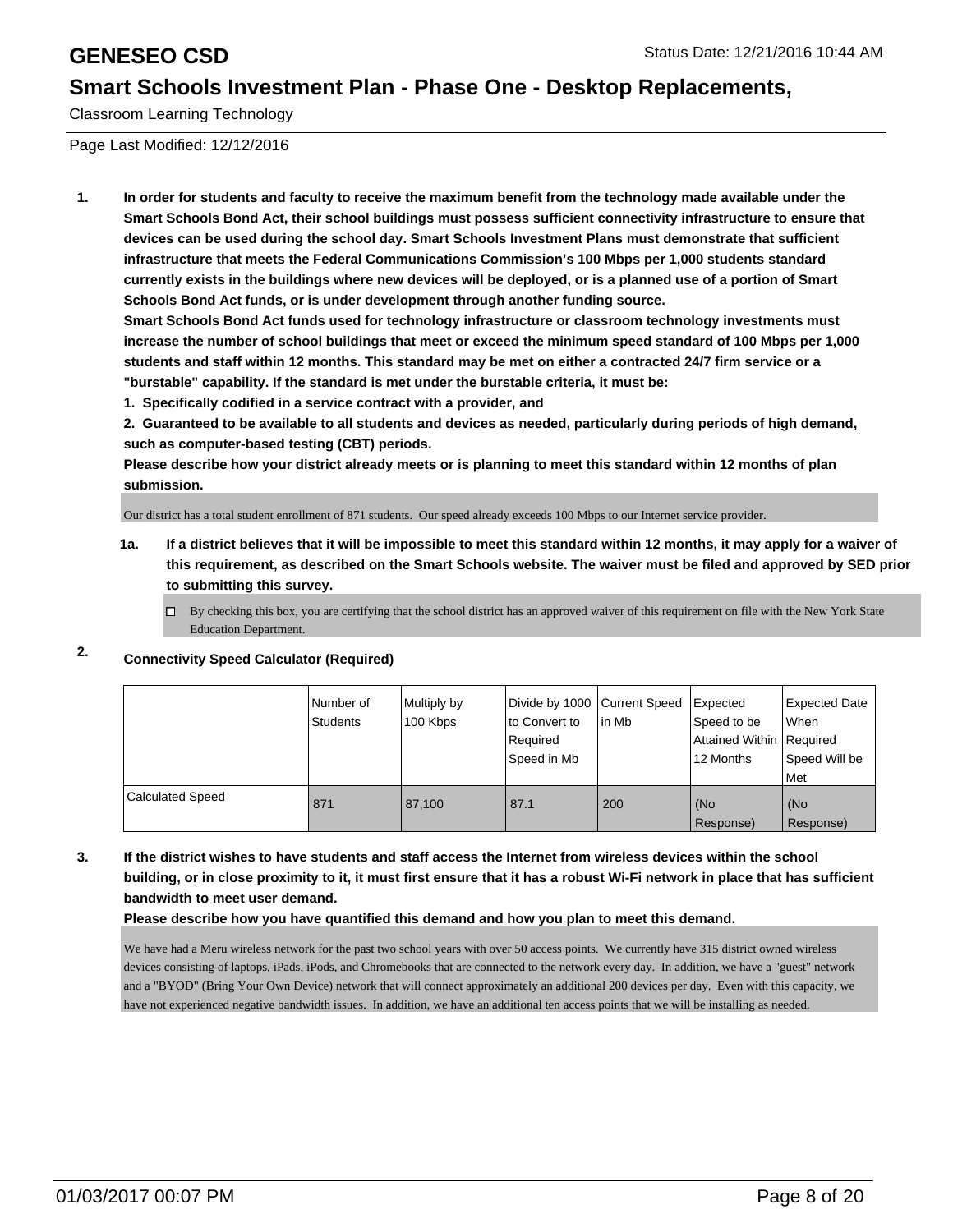Classroom Learning Technology

Page Last Modified: 12/12/2016

**4. All New York State public school districts are required to complete and submit an Instructional Technology Plan survey to the New York State Education Department in compliance with Section 753 of the Education Law and per Part 100.12 of the Commissioner's Regulations.**

**Districts that include educational technology purchases as part of their Smart Schools Investment Plan must have a submitted and approved Instructional Technology Plan survey on file with the New York State Education Department.**

- By checking this box, you are certifying that the school district has an approved Instructional Technology Plan survey on file with the New York State Education Department.
- **5. Describe the devices you intend to purchase and their compatibility with existing or planned platforms or systems. Specifically address the adequacy of each facility's electrical, HVAC and other infrastructure necessary to install and support the operation of the planned technology.**

One of the initial plans for the use of our Smart Schools funds is to replace three existing computer labs which are at least six years old. We are looking to install 75 new desktops to replace the existing computers. The new desktops will have Windows 7 installed on them and be able to connect to our existing Windows servers. In addition, we are planning on piloting eight classroom sets of Chromebooks to supplement the mobile carts that we currently are using in our media centers. In the primary classrooms, we are planning in increasing the number of iPads that are available for student use to four per classroom.

In addition, the ceiling mounted projectors that are installed in the classrooms are five to ten years old. The brightness of the projectors has dimmed, even with new replacement lamps. We are planning on replacing thirty of these projectors with the ultra short throw projectors, which are substantially brighter. We installed three of these types of projectors as test runs earlier this year and the teachers and students love them. Installing a more substantial classroom audio solution, as well as brightening up the projectors, is a primary goal to enhance all of our classrooms. In addition, not all classrooms have document cameras that are attached to the projectors. We will be planning in purchasing additional document cameras to enhance the classrooms.

There is already power that is currently run to the computer labs for the desktop replacements, power run to where the projectors are being relocated, and we have available power supplies for the additional Chromebooks and iPads. This will be a sufficient electrical supply for these devices.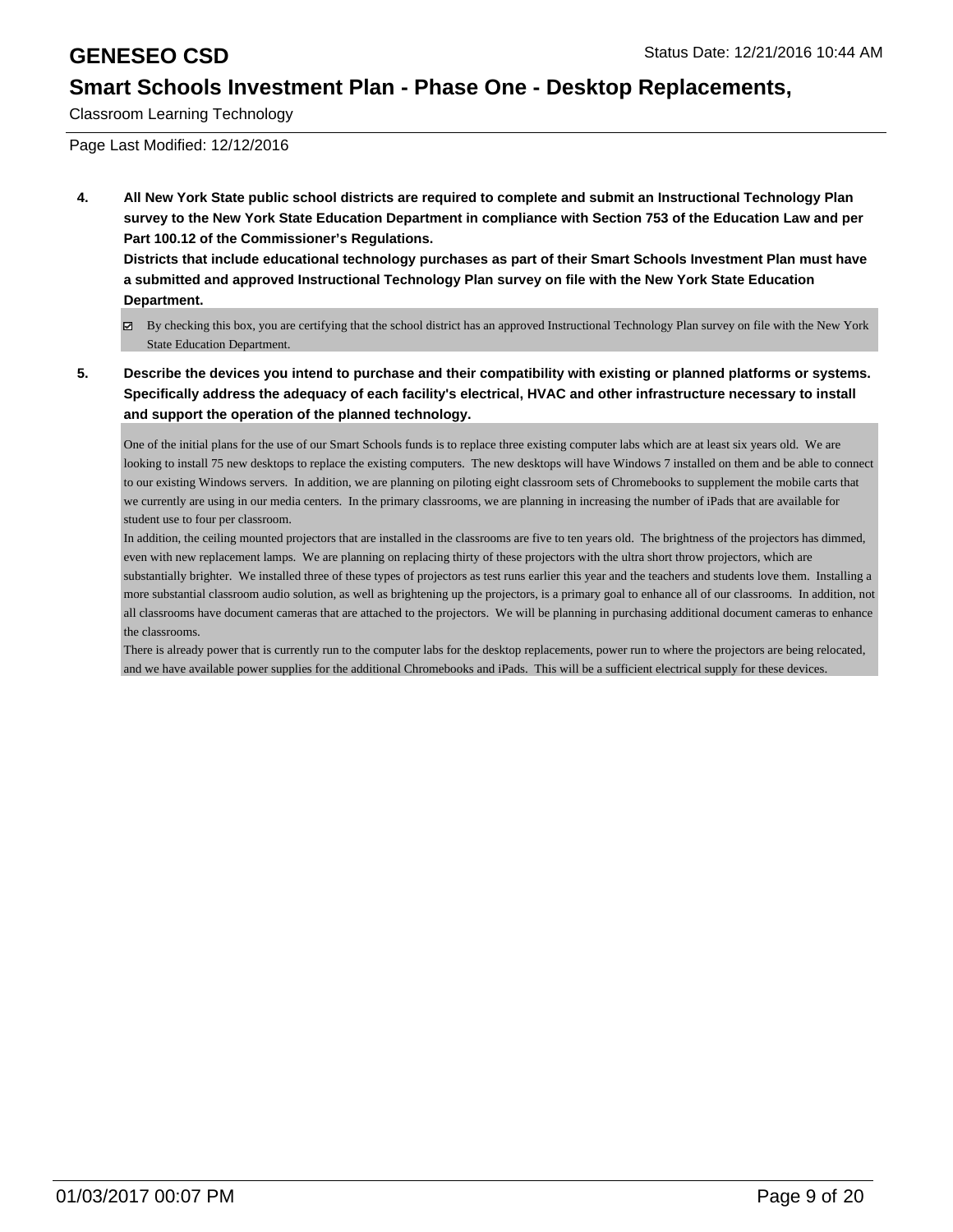Classroom Learning Technology

Page Last Modified: 12/12/2016

- **6. Describe how the proposed technology purchases will:**
	- **> enhance differentiated instruction;**
	- **> expand student learning inside and outside the classroom;**
	- **> benefit students with disabilities and English language learners; and**
	- **> contribute to the reduction of other learning gaps that have been identified within the district.**

**The expectation is that districts will place a priority on addressing the needs of students who struggle to succeed in a rigorous curriculum. Responses in this section should specifically address this concern and align with the district's Instructional Technology Plan (in particular Question 2 of E. Curriculum and Instruction: "Does the district's instructional technology plan address the needs of students with disabilities to ensure equitable access to instruction, materials and assessments?" and Question 3 of the same section: "Does the district's instructional technology plan address the provision of assistive technology specifically for students with disabilities to ensure access to and participation in the general curriculum?"**

The computer labs are general purpose computer labs. Teachers bring classrooms of students into the labs for a variety of work. Teachers are using a variety of programs that can be used to differentiate instruction for their students, such as Castle Learning and Khan Academy. All students have Google accounts setup for them, and many have been using some assistive products, such as translators, text readers, and word predictive apps to help with their productivity. Another advantage of using the Google accounts is that the students have access to their work anywhere there is an Internet connection, so their learning inherantly extends outside of the building and beyond the school day. We have used translation apps with many of our ELL students with great success. We currently do not have enough devices to dedicate to each ELL student if needed. The additional Chromebooks and iPads will help address this need.

In the classrooms, all students benefit from better projection from the computers and better audio. The brightness and clarity of the new projectors, as well as the enhanced audio systems that we have been testing, have an immediate impact on the classroom for all of our students. The addition of more Chromebooks and iPads will especially benefit some of our special needs learners with the multitude of assistive apps that are available on these devices.

**7. Where appropriate, describe how the proposed technology purchases will enhance ongoing communication with parents and other stakeholders and help the district facilitate technology-based regional partnerships, including distance learning and other efforts.**

The desktops are used for many "cloud-based" products, including "Castle Learning" and "Google Apps for Education". With the ability of students being able to login from anywhere, the use of this software will help facilitate communication with families as to what the students are doing in the classroom. With the extension of using the Google accounts with the additional Chromebooks, classrooms can easily connect with other classrooms, museums, and other organizations using things like Google Hangouts.

**8. Describe the district's plan to provide professional development to ensure that administrators, teachers and staff can employ the technology purchased to enhance instruction successfully.**

**Note: This response should be aligned and expanded upon in accordance with your district's response to Question 1 of F. Professional Development of your Instructional Technology Plan: "Please provide a summary of professional development offered to teachers and staff, for the time period covered by this plan, to support technology to enhance teaching and learning. Please include topics, audience and method of delivery within your summary."**

Professional Development is consistently run throughout the school year on many topics in our computer labs and our classrooms. Administrators, teachers, and staff all both run and participate in these learning opportunities on conference days and also after school. There is time built into these workshops for sharing and comparing ideas on how to use this technology with students. With the increase of Chromebooks, specific Google workshops will need to be consistently run. We are currently offering Google Educator Certification sessions and have a handful of teachers that have completed the level one certification and one who has completed the level two certification. More opportunities will be given for our staff to keep growing in this area. With the brighter projectors, we will also be looking to run workshops on how classrooms can be digitized by using screencasting to record what the teachers are doing in the classroom and then provide them as video clips for students to review and practice later. The better audio and video systems in the classrooms will make this possible.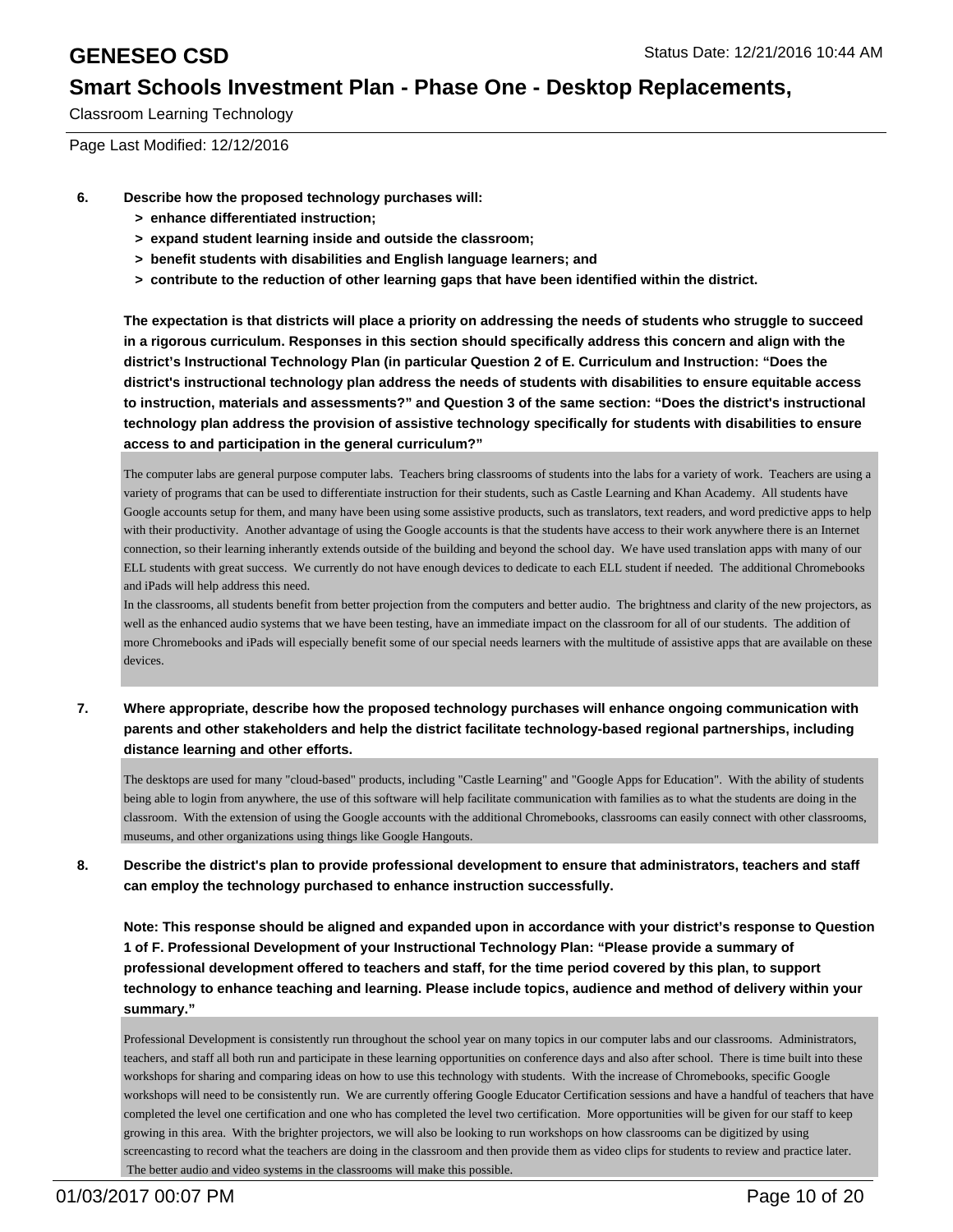Classroom Learning Technology

Page Last Modified: 12/12/2016

**9. Districts must contact the SUNY/CUNY teacher preparation program that supplies the largest number of the district's new teachers to request advice on innovative uses and best practices at the intersection of pedagogy and educational technology.**

By checking this box, you certify that you have contacted the SUNY/CUNY teacher preparation program that supplies the largest number of your new teachers to request advice on these issues.

**9a. Please enter the name of the SUNY or CUNY Institution that you contacted.**

SUNY Geneseo

**9b. Enter the primary Institution phone number.**

585-245-5560

**9c. Enter the name of the contact person with whom you consulted and/or will be collaborating with on innovative uses of technology and best practices.**

Anjoo Sikka

**10. A district whose Smart Schools Investment Plan proposes the purchase of technology devices and other hardware must account for nonpublic schools in the district.**

**Are there nonpublic schools within your school district?**

| ⊽ | Y<br>es |
|---|---------|
|   |         |

- $\Box$  No
- **10a. Describe your plan to loan purchased hardware to nonpublic schools within your district. The plan should use your district's nonpublic per-student loan amount calculated below, within the framework of the guidance. Please enter the date by which nonpublic schools must request classroom technology items. Also, specify in your response the devices that the nonpublic schools have requested, as well as in the in the Budget and the Expenditure Table at the end of the page.**

We have set aside funds for the nonpublic school within our district to utilize technologies consistent with what we are purchasing with Smart Schools funds. The loan calculator below accounts for \$10,302 worth of eligible funding to be earmarked for the Genesee Christian School. Geneseo Central School District met with Susan Teitsworth, who is the principal of the Genesee Christian School, to determine what were the priorities for technology funding from the Smart Schools Investment Plan. The need was identified for new desktop computers, Chromebooks, and iPads, so the needs at the Christian school closely mirrored what the needs were at Geneseo Central School District.

It was determined that the Genesee Christian School will need to let the Geneseo Central School District know by August 15th of every school year of any technology needs that they will be requesting be available to them from the Smart School Investment Plan. For the 2016-2017 school year, they are requesting the following:

| Item             | <b>Unit Price</b> | <b>Number Requested</b> | <b>Total Amount</b> |
|------------------|-------------------|-------------------------|---------------------|
| Desktop Computer | \$600             |                         | \$1200              |
| Chromebooks      | \$300             |                         | \$900               |
| iPads            | \$790.20          | 10                      | \$7902              |
| Document Cameras | \$150             |                         | \$300               |
|                  |                   |                         |                     |
| Total            |                   |                         | \$10,302            |

After finalizing the plan with the Genesee Christian School, Geneseo Central School District will purchase the requested equipment as part of their total Smart Schools investment Plan, add it to it's inventory of equipment and add asset tags to the equipment, and then deliver the equipment out to the Chrsitian School.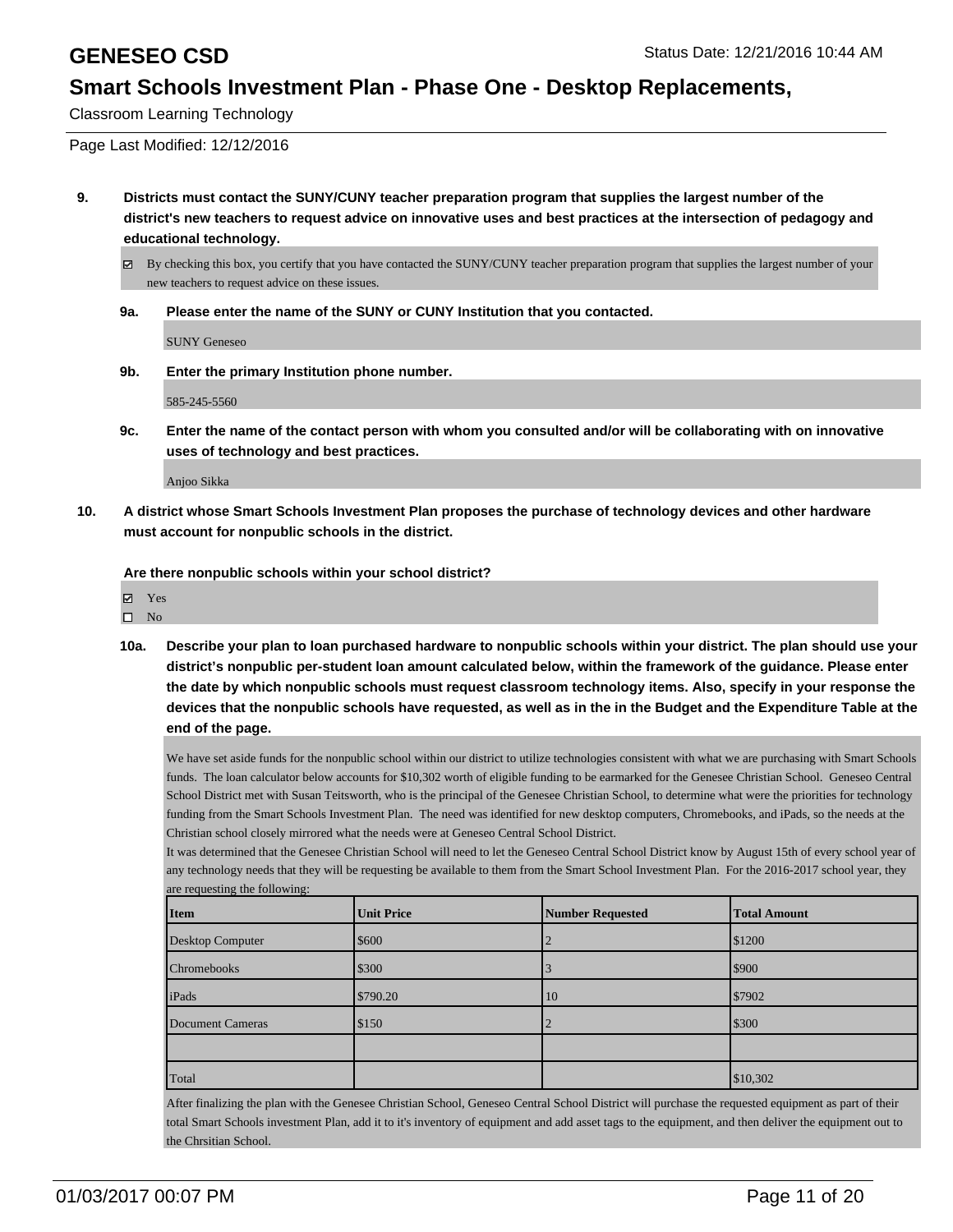Classroom Learning Technology

Page Last Modified: 12/12/2016

**10b. A final Smart Schools Investment Plan cannot be approved until school authorities have adopted regulations specifying the date by which requests from nonpublic schools for the purchase and loan of Smart Schools Bond Act classroom technology must be received by the district.**

 $\boxtimes$  By checking this box, you certify that you have such a plan and associated regulations in place that have been made public.

**11. Nonpublic Classroom Technology Loan Calculator**

**The Smart Schools Bond Act provides that any Classroom Learning Technology purchases made using Smart Schools funds shall be lent, upon request, to nonpublic schools in the district. However, no school district shall be required to loan technology in amounts greater than the total obtained and spent on technology pursuant to the Smart Schools Bond Act and the value of such loan may not exceed the total of \$250 multiplied by the nonpublic school enrollment in the base year at the time of enactment. See:**

**http://www.p12.nysed.gov/mgtserv/smart\_schools/docs/Smart\_Schools\_Bond\_Act\_Guidance\_04.27.15\_Final.pdf.**

|                                     | 1. Classroom<br>Technology<br>Sub-allocation | 2. Public<br><b>Enrollment</b><br>$(2014-15)$ | 3. Nonpublic<br>Enrollment<br>$(2014 - 15)$ | l 4. Sum of<br>l Public and<br>l Nonpublic<br>Enrollment | 15. Total Per<br>Pupil Sub-<br>lallocation | 6. Total<br>Nonpublic Loan<br>Amount |
|-------------------------------------|----------------------------------------------|-----------------------------------------------|---------------------------------------------|----------------------------------------------------------|--------------------------------------------|--------------------------------------|
| Calculated Nonpublic Loan<br>Amount | 185.002                                      | 867                                           | 51                                          | 918                                                      | 202                                        | 10,302                               |

- **12. To ensure the sustainability of technology purchases made with Smart Schools funds, districts must demonstrate a long-term plan to maintain and replace technology purchases supported by Smart Schools Bond Act funds. This sustainability plan shall demonstrate a district's capacity to support recurring costs of use that are ineligible for Smart Schools Bond Act funding such as device maintenance, technical support, Internet and wireless fees, maintenance of hotspots, staff professional development, building maintenance and the replacement of incidental items. Further, such a sustainability plan shall include a long-term plan for the replacement of purchased devices and equipment at the end of their useful life with other funding sources.**
	- $\boxtimes$  By checking this box, you certify that the district has a sustainability plan as described above.
- **13. Districts must ensure that devices purchased with Smart Schools Bond funds will be distributed, prepared for use, maintained and supported appropriately. Districts must maintain detailed device inventories in accordance with generally accepted accounting principles.**

By checking this box, you certify that the district has a distribution and inventory management plan and system in place.

**14. If you are submitting an allocation for Classroom Learning Technology complete this table. Note that the calculated Total at the bottom of the table must equal the Total allocation for this category that you entered in the SSIP Overview overall budget.**

|                          | Sub-Allocation |
|--------------------------|----------------|
| Interactive Whiteboards  | $\mathbf 0$    |
| Computer Servers         | $\mathbf 0$    |
| <b>Desktop Computers</b> | 46,200         |
| <b>Laptop Computers</b>  | 60,900         |
| Tablet Computers         | 39,902         |
| <b>Other Costs</b>       | 38,000         |
| Totals:                  | 185,002        |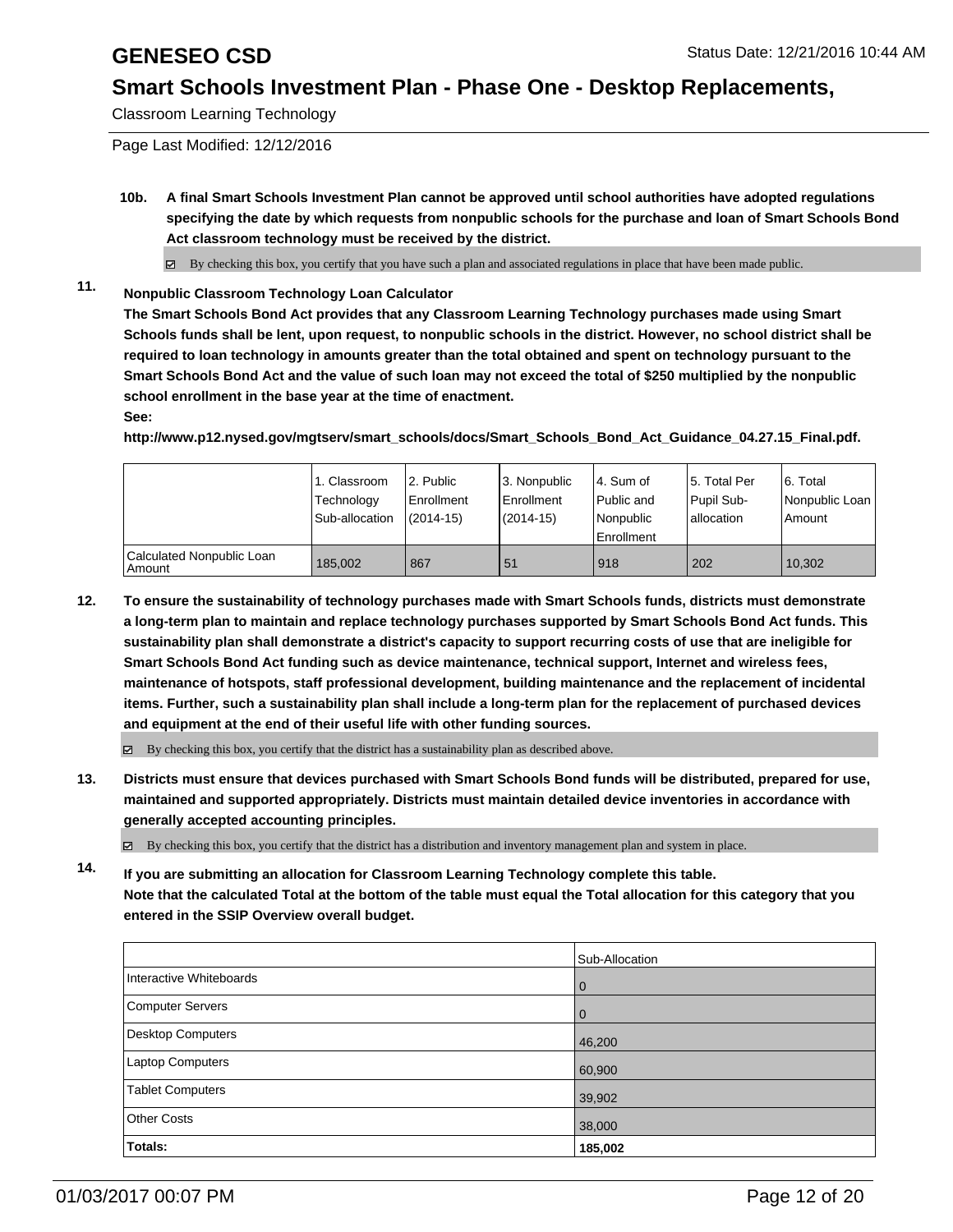Classroom Learning Technology

Page Last Modified: 12/12/2016

**15. Please detail the type, quantity, per unit cost and total cost of the eligible items under each sub-category. This is especially important for any expenditures listed under the "Other" category. All expenditures must be capital-bond eligible to be reimbursed through the SSBA. If you have any questions, please contact us directly through smartschools@nysed.gov.**

**Please specify in the "Item to be Purchased" field which specific expenditures and items are planned to meet the district's nonpublic loan requirement, if applicable.**

**NOTE: Wireless Access Points that will be loaned/purchased for nonpublic schools should ONLY be included in this category, not under School Connectivity, where public school districts would list them. Add rows under each sub-category for additional items, as needed.**

| Select the allowable expenditure<br>type.<br>Repeat to add another item under | I Item to be Purchased                     | Quantity       | Cost per Item | <b>Total Cost</b> |
|-------------------------------------------------------------------------------|--------------------------------------------|----------------|---------------|-------------------|
| each type.                                                                    |                                            |                |               |                   |
| <b>Desktop Computers</b>                                                      | <b>Desktop Computers</b>                   | 75             | 600           | 45,000            |
| <b>Laptop Computers</b>                                                       | Chromebooks                                | 200            | 300           | 60,000            |
| <b>Tablet Computers</b>                                                       | iPads                                      | 40             | 800           | 32,000            |
| <b>Other Costs</b>                                                            | <b>Short-Throw Projectors</b>              | 30             | 1,000         | 30,000            |
| <b>Other Costs</b>                                                            | <b>Document Cameras</b>                    | 30             | 150           | 4,500             |
| <b>Other Costs</b>                                                            | <b>Classroom Audio Systems</b>             | 32             | 100           | 3,200             |
| <b>Desktop Computers</b>                                                      | Desktop Computers for Non-Public<br>School | $\overline{2}$ | 600           | 1,200             |
| <b>Laptop Computers</b>                                                       | Chromebooks for Non-Public School          | 3              | 300           | 900               |
| <b>Tablet Computers</b>                                                       | iPads for Non-Public School                | 10             | 790           | 7,902             |
| <b>Other Costs</b>                                                            | Document Cameras for Non-Public<br>School  | $\overline{2}$ | 150           | 300               |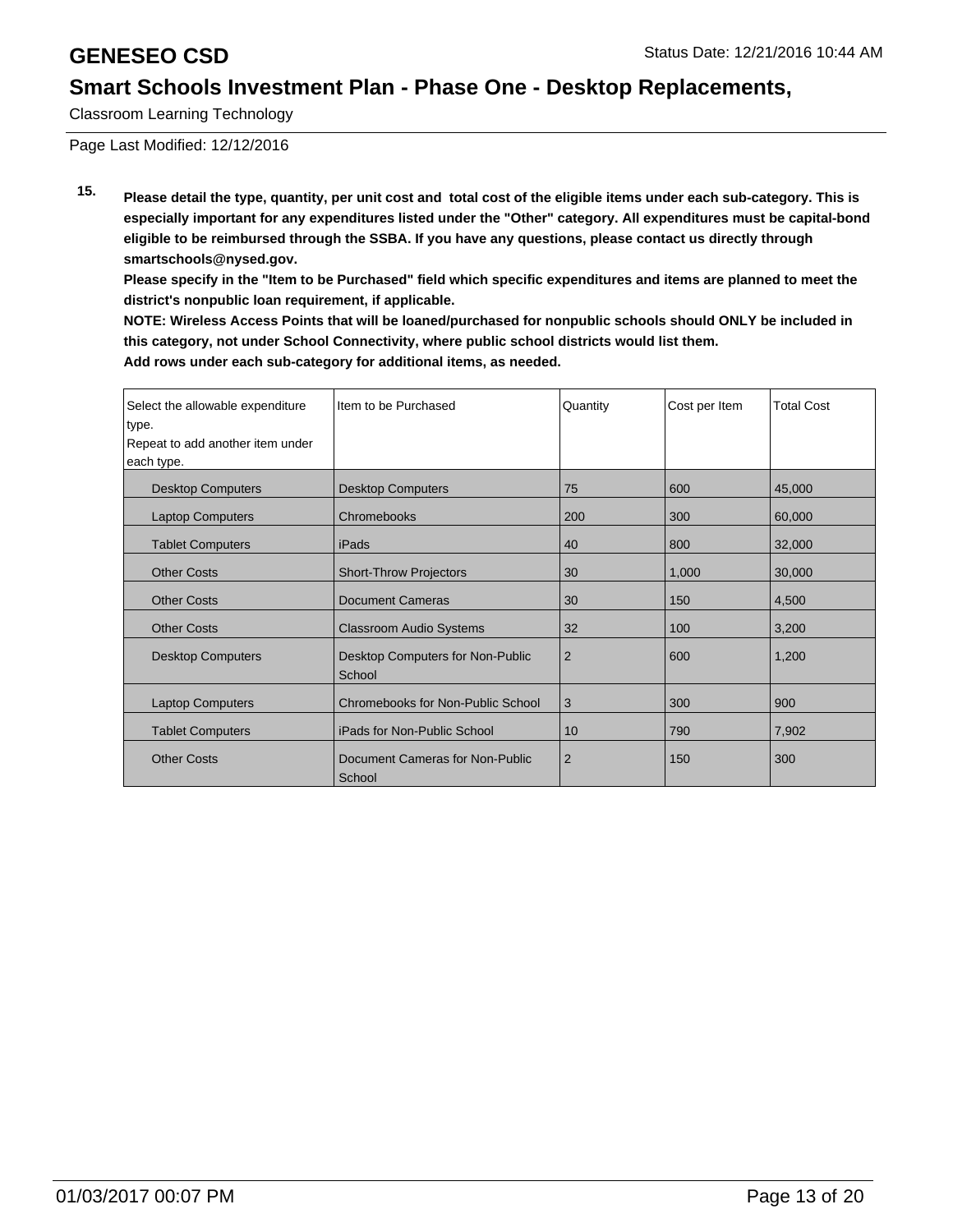Pre-Kindergarten Classrooms

Page Last Modified: 06/27/2016

**1. Provide information regarding how and where the district is currently serving pre-kindergarten students and justify the need for additional space with enrollment projections over 3 years.**

(No Response)

- **2. Describe the district's plan to construct, enhance or modernize education facilities to accommodate prekindergarten programs. Such plans must include:**
	- **Specific descriptions of what the district intends to do to each space;**
	- **An affirmation that pre-kindergarten classrooms will contain a minimum of 900 square feet per classroom;**
	- **The number of classrooms involved;**
	- **The approximate construction costs per classroom; and**
	- **Confirmation that the space is district-owned or has a long-term lease that exceeds the probable useful life of the improvements.**

(No Response)

**3. Smart Schools Bond Act funds may only be used for capital construction costs. Describe the type and amount of additional funds that will be required to support ineligible ongoing costs (e.g. instruction, supplies) associated with any additional pre-kindergarten classrooms that the district plans to add.**

(No Response)

**4. All plans and specifications for the erection, repair, enlargement or remodeling of school buildings in any public school district in the State must be reviewed and approved by the Commissioner. Districts that plan capital projects using their Smart Schools Bond Act funds will undergo a Preliminary Review Process by the Office of Facilities Planning.**

**Please indicate on a separate row each project number given to you by the Office of Facilities Planning.**

| Project Number |  |  |
|----------------|--|--|
| (No Response)  |  |  |

**5. If you have made an allocation for Pre-Kindergarten Classrooms, complete this table.**

**Note that the calculated Total at the bottom of the table must equal the Total allocation for this category that you entered in the SSIP Overview overall budget.**

|                                          | Sub-Allocation |
|------------------------------------------|----------------|
| Construct Pre-K Classrooms               | (No Response)  |
| Enhance/Modernize Educational Facilities | (No Response)  |
| Other Costs                              | (No Response)  |
| Totals:                                  |                |

**6. Please detail the type, quantity, per unit cost and total cost of the eligible items under each sub-category. This is especially important for any expenditures listed under the "Other" category. All expenditures must be capital-bond eligible to be reimbursed through the SSBA. If you have any questions, please contact us directly through smartschools@nysed.gov.**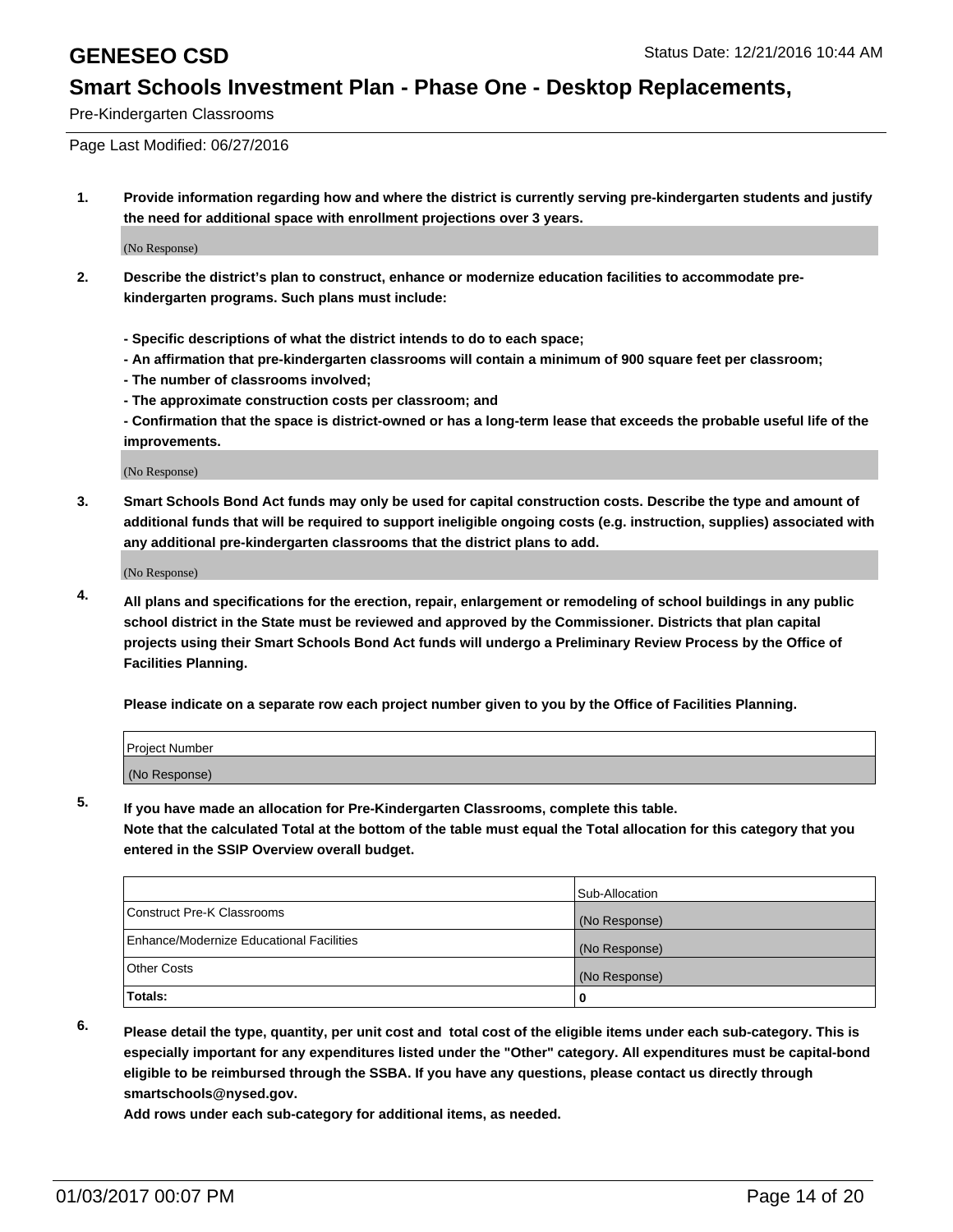Pre-Kindergarten Classrooms

Page Last Modified: 06/27/2016

| Select the allowable expenditure | litem to be purchased | Quantity      | Cost per Item | <b>Total Cost</b> |
|----------------------------------|-----------------------|---------------|---------------|-------------------|
| type.                            |                       |               |               |                   |
| Repeat to add another item under |                       |               |               |                   |
| each type.                       |                       |               |               |                   |
| (No Response)                    | (No Response)         | (No Response) | (No Response) | (No Response)     |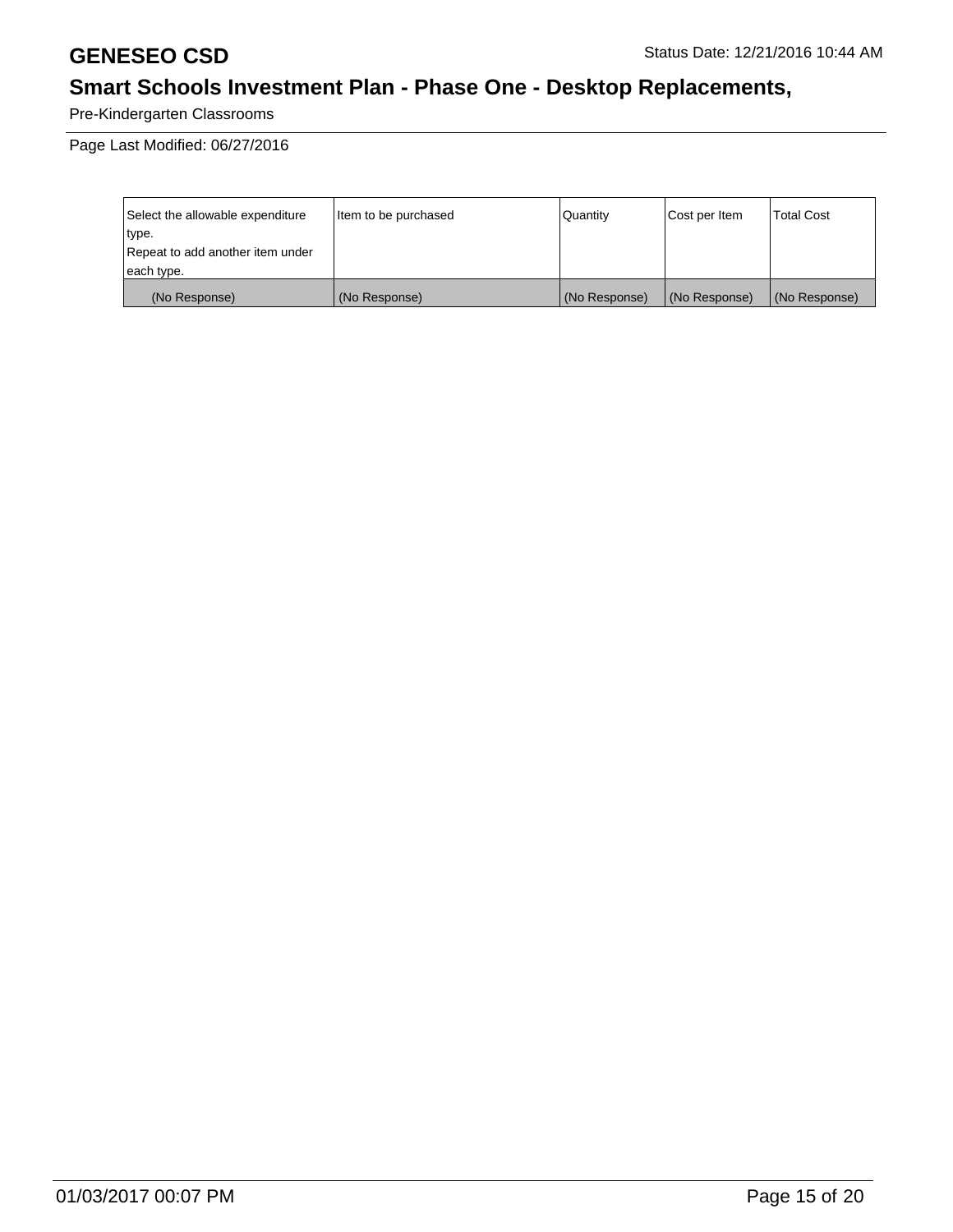Replace Transportable Classrooms

Page Last Modified: 06/27/2016

**1. Describe the district's plan to construct, enhance or modernize education facilities to provide high-quality instructional space by replacing transportable classrooms.**

(No Response)

**2. All plans and specifications for the erection, repair, enlargement or remodeling of school buildings in any public school district in the State must be reviewed and approved by the Commissioner. Districts that plan capital projects using their Smart Schools Bond Act funds will undergo a Preliminary Review Process by the Office of Facilities Planning.**

**Please indicate on a separate row each project number given to you by the Office of Facilities Planning.**

| <b>Project Number</b> |  |
|-----------------------|--|
| (No Response)         |  |

**3. For large projects that seek to blend Smart Schools Bond Act dollars with other funds, please note that Smart Schools Bond Act funds can be allocated on a pro rata basis depending on the number of new classrooms built that directly replace transportable classroom units.**

**If a district seeks to blend Smart Schools Bond Act dollars with other funds describe below what other funds are being used and what portion of the money will be Smart Schools Bond Act funds.**

(No Response)

**4. If you have made an allocation for Replace Transportable Classrooms, complete this table. Note that the calculated Total at the bottom of the table must equal the Total allocation for this category that you entered in the SSIP Overview overall budget.**

|                                                | Sub-Allocation |
|------------------------------------------------|----------------|
| Construct New Instructional Space              | (No Response)  |
| Enhance/Modernize Existing Instructional Space | (No Response)  |
| <b>Other Costs</b>                             | (No Response)  |
| Totals:                                        |                |

**5. Please detail the type, quantity, per unit cost and total cost of the eligible items under each sub-category. This is especially important for any expenditures listed under the "Other" category. All expenditures must be capital-bond eligible to be reimbursed through the SSBA. If you have any questions, please contact us directly through smartschools@nysed.gov.**

| Select the allowable expenditure | Item to be purchased | Quantity      | Cost per Item | <b>Total Cost</b> |
|----------------------------------|----------------------|---------------|---------------|-------------------|
| type.                            |                      |               |               |                   |
| Repeat to add another item under |                      |               |               |                   |
| each type.                       |                      |               |               |                   |
| (No Response)                    | (No Response)        | (No Response) | (No Response) | (No Response)     |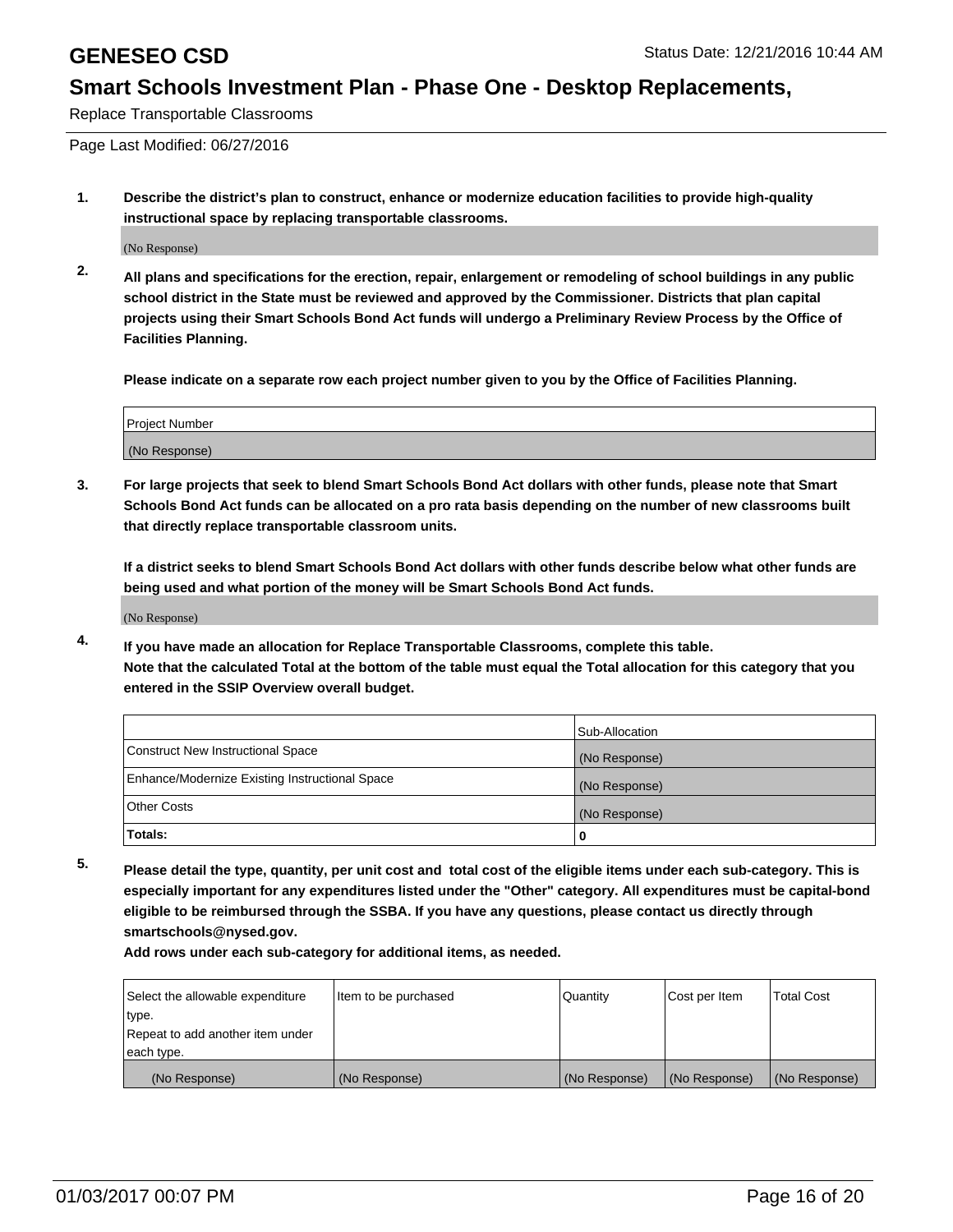High-Tech Security Features

Page Last Modified: 12/20/2016

### **1. Describe how you intend to use Smart Schools Bond Act funds to install high-tech security features in school buildings and on school campuses.**

We currently have an analog security camera system of 55 interior and exterior cameras. The front end of this system needs to be replaced to convert the camera system over to an IP-based system. Converting the front end to an IP-based system would allow us for expansion of our current camera network and the ability to allow for future growth. We will purchase a new network video server and 14 4-port analog encoders with audio support. Each analog encoder will integrate 4 of the analog cameras into the new IP-based system. We will be purchasing video management software, as well as IP licenses for the new cameras, as well as a license for each encoder that will be integrating the old cameras. With the new encoders and additional 16 new IP cameras, we will have better coverage of both the interior and exterior of the building.

**2. All plans and specifications for the erection, repair, enlargement or remodeling of school buildings in any public school district in the State must be reviewed and approved by the Commissioner. Districts that plan capital projects using their Smart Schools Bond Act funds will undergo a Preliminary Review Process by the Office of Facilities Planning.** 

**Please indicate on a separate row each project number given to you by the Office of Facilities Planning.**

| <b>Project Number</b> |  |
|-----------------------|--|
| 24-04-01-04-0-005-SB1 |  |

### **3. Was your project deemed eligible for streamlined Review?**

Yes

 $\square$  No

**3a. Districts with streamlined projects must certify that they have reviewed all installations with their licensed architect or engineer of record, and provide that person's name and license number. The licensed professional must review the products and proposed method of installation prior to implementation and review the work during and after completion in order to affirm that the work was code-compliant, if requested.**

 $\boxtimes$  By checking this box, you certify that the district has reviewed all installations with a licensed architect or engineer of record.

**4. Include the name and license number of the architect or engineer of record.**

| Name      | License Number |
|-----------|----------------|
| John Cake | 138851         |

**5. If you have made an allocation for High-Tech Security Features, complete this table.**

**Note that the calculated Total at the bottom of the table must equal the Total allocation for this category that you entered in the SSIP Overview overall budget.**

|                                                      | Sub-Allocation |
|------------------------------------------------------|----------------|
| Capital-Intensive Security Project (Standard Review) | (No Response)  |
| <b>Electronic Security System</b>                    | 66,500         |
| <b>Entry Control System</b>                          | (No Response)  |
| Approved Door Hardening Project                      | (No Response)  |
| <b>Other Costs</b>                                   | (No Response)  |
| Totals:                                              | 66,500         |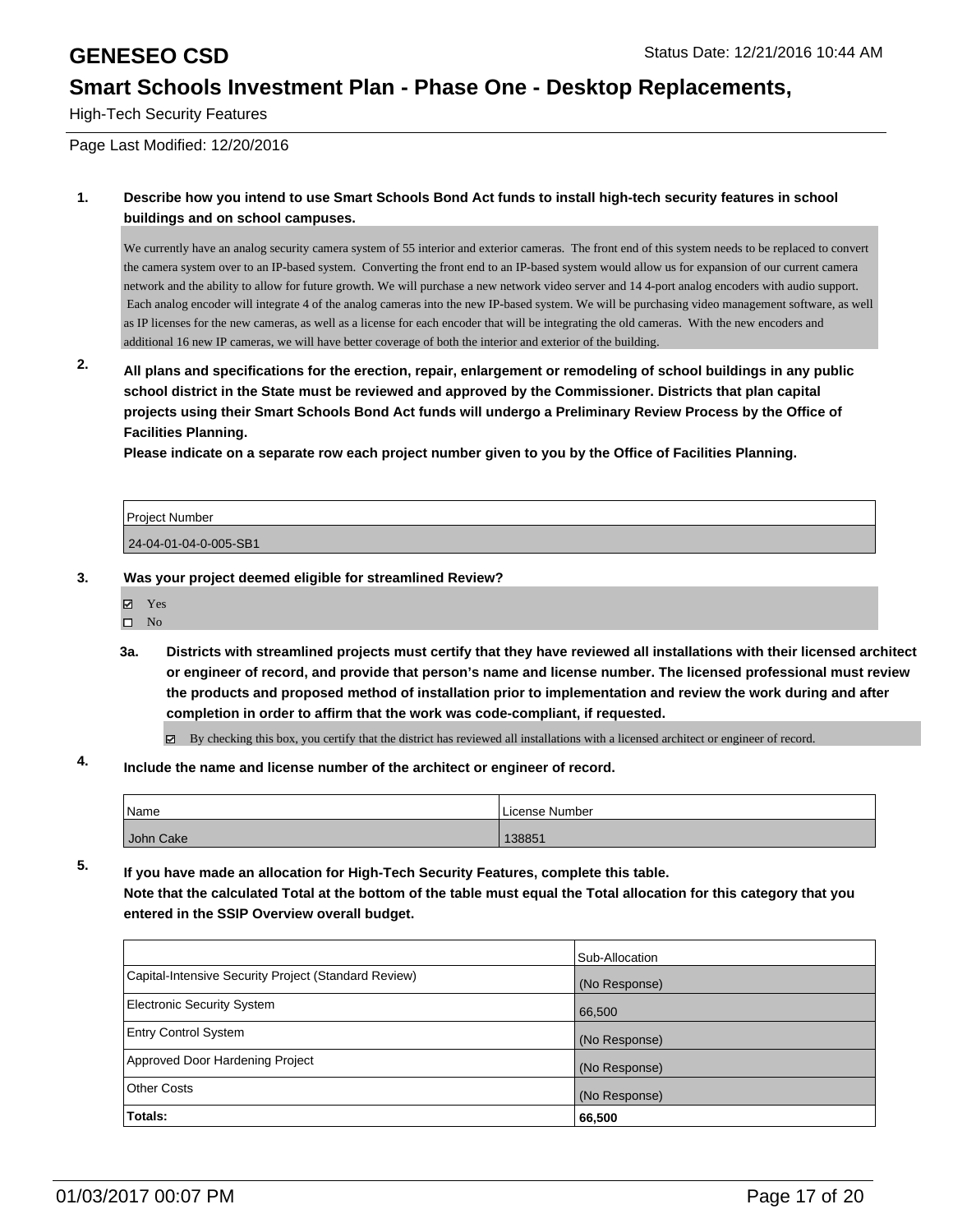High-Tech Security Features

Page Last Modified: 12/20/2016

**6. Please detail the type, quantity, per unit cost and total cost of the eligible items under each sub-category. This is especially important for any expenditures listed under the "Other" category. All expenditures must be capital-bond eligible to be reimbursed through the SSBA. If you have any questions, please contact us directly through smartschools@nysed.gov.**

| Select the allowable expenditure  | Item to be purchased                     | Quantity | Cost per Item | <b>Total Cost</b> |
|-----------------------------------|------------------------------------------|----------|---------------|-------------------|
| type.                             |                                          |          |               |                   |
| Repeat to add another item under  |                                          |          |               |                   |
| each type.                        |                                          |          |               |                   |
| <b>Electronic Security System</b> | Network Video Server                     |          | 9,000         | 9,000             |
| <b>Electronic Security System</b> | 4-port Analog Encoders With Rack         | 14       | 350           | 4,900             |
|                                   | <b>Mounting Hardware</b>                 |          |               |                   |
| <b>Electronic Security System</b> | Avigilon NYSC ACC 5 Enterprise           |          | 5,700         | 5,700             |
|                                   | license for up to 24 camera channels     |          |               |                   |
|                                   | and unlimited viewing clients            |          |               |                   |
| <b>Electronic Security System</b> | Avigilon NYSC ACC 5 Enterprise           |          | 1,800         | 1,800             |
|                                   | license for up to 8 camera channels      |          |               |                   |
|                                   | and unlimited viewing clients            |          |               |                   |
|                                   |                                          |          |               |                   |
| <b>Electronic Security System</b> | IP Cameras (interior and exterior)       | 16       | 1,250         | 20,000            |
| <b>Electronic Security System</b> | Installation and configuration of server |          | 12,000        | 12,000            |
| <b>Electronic Security System</b> | Installation of cameras                  |          | 13,100        | 13,100            |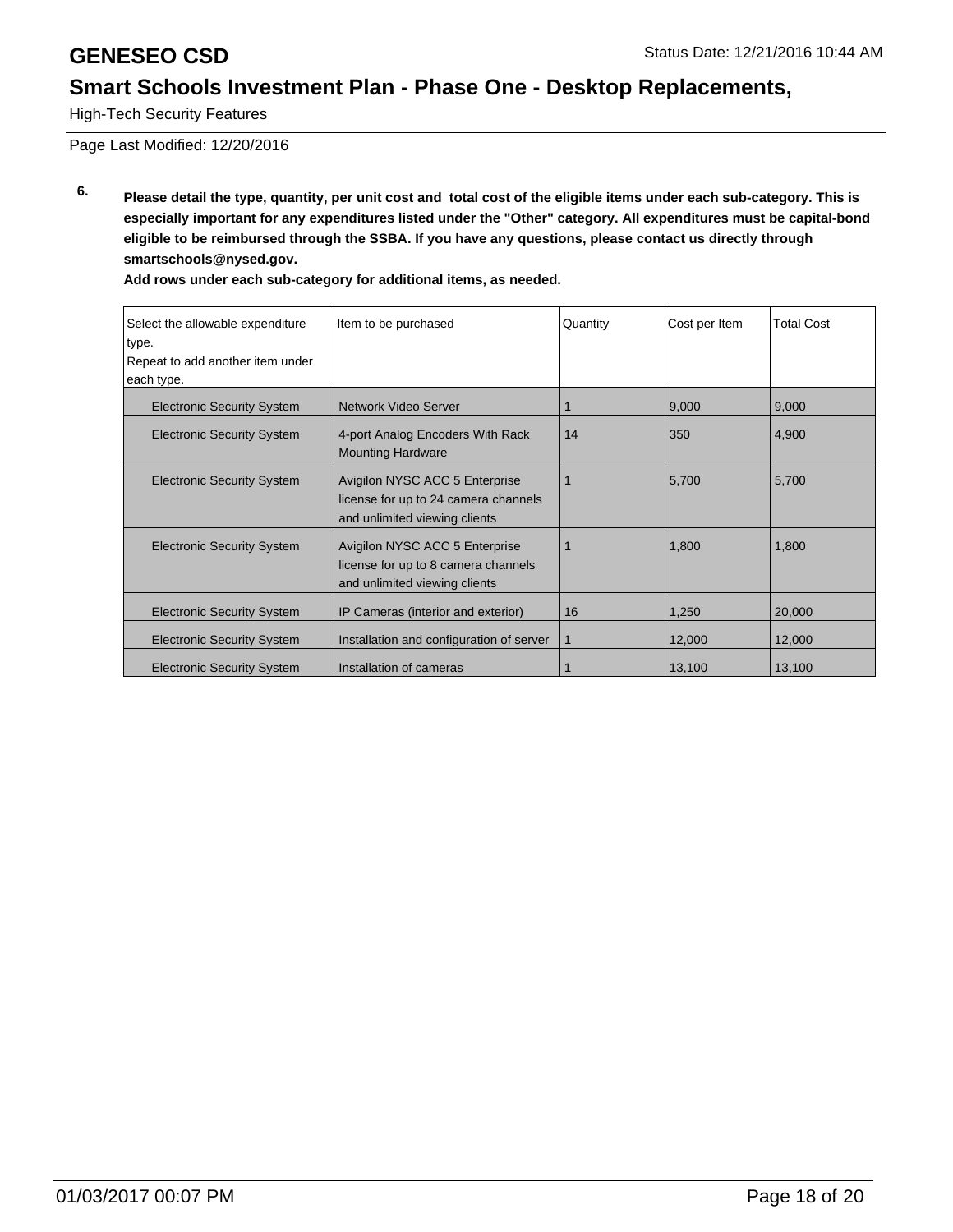Report